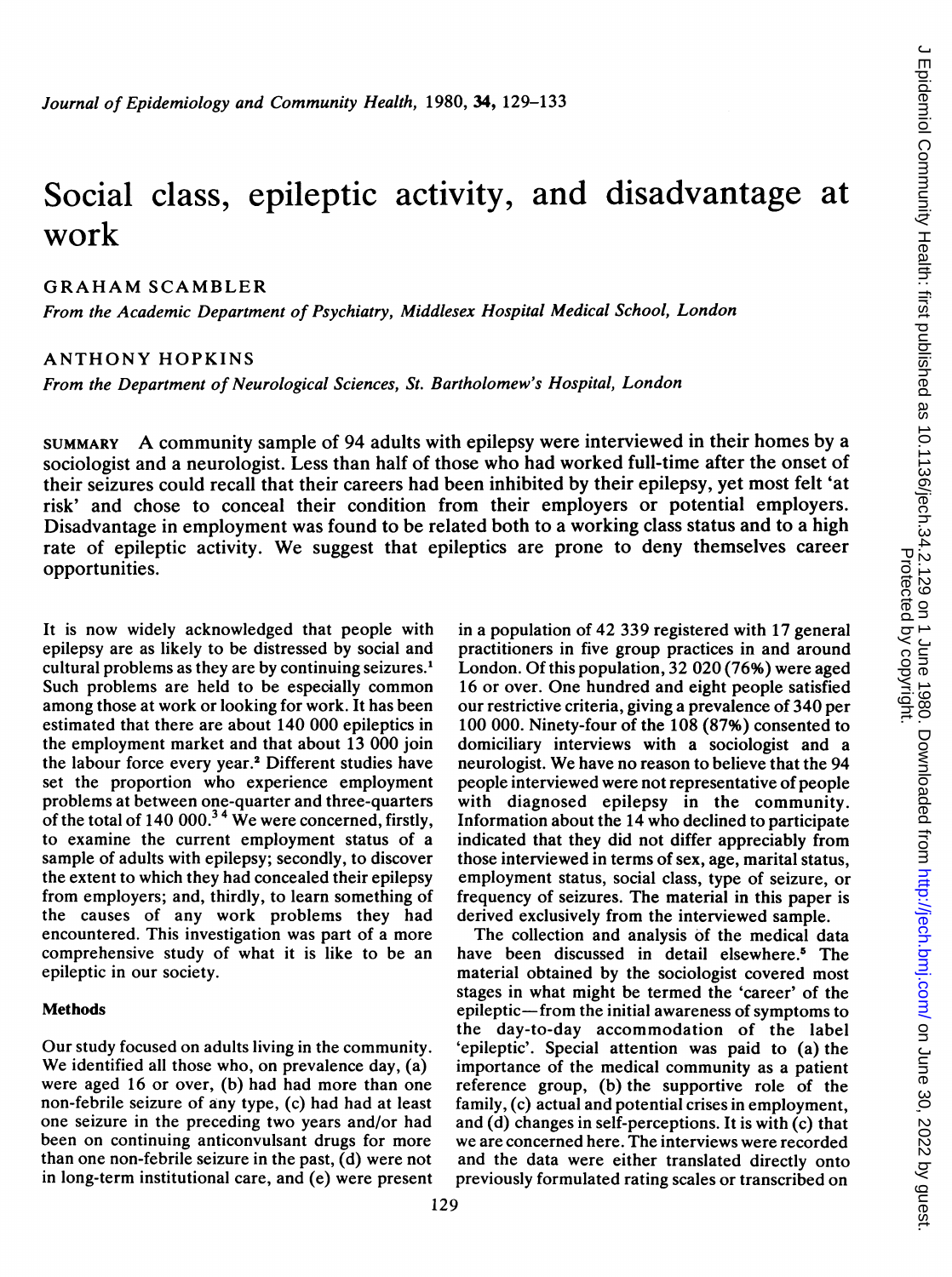a series of cross-referenced 'topic cards' which in time yielded additional, more complex rating scales (for example, on the timing and fullness of disclosures to employers).

# Results

## CURRENT EMPLOYMENT STATUS

Nearly all those we asked were aware that epilepsy can inhibit a person's opportunities for work.<sup>5</sup> We were therefore interested to find out how those we interviewed were themselves faring. We looked first at their current employment status. Forty-two out of 73 (58%) of those of working age who were not engaged in any form of further education were in full-time employment at the time of interview: that is, 31 out of 42 (74%) of the men; six out of 19 (32%) of the married women; and five out of 12 (42%) of the unmarried women. The equivalent proportions for the general population of Britain in 1975 were 81% (men); 48% (married women); and 42% (unmarried women).6 Three people in the sample were working part-time.

Social class distributions for the 42 in full-time work, the total sample of 94, and the total household population of England and Wales in 1971 are shown



Figure Social class distributions for the 42 people in the sample who were in full-time employment, the total sample of 94, and the total household population of England and Wales in 1971.

# Graham Scambler and Anthony Hopkins $\frac{\mathfrak{D}}{\mathfrak{D}}$

m

of epileptics in the community, these social class distributions show that the working classes are  $\circ$ slightly over-represented,<sup>7</sup> but this may be entirely $\exists$ due to an imbalance in the general practice populations from which the sample was drawn. There was no evidence of intragenerational 'social drift' downwards from one class to another as a result of  $\overline{\mathbb{Q}}$ epilepsy.<sup>8</sup> There was some association, however,  $\bar{a}$ between social class and current employment status. Our measure of the former was derived from the  $\overline{5}$ Registrar General's Classification of Occupations,  $\sigma$ and for present purposes we have taken the Registrar  $\bar{\sigma}$ General's Social Classes I, II, and IIIa as constituting  $\overline{\omega}$ the middle class and IIIb, IV, and V the working  $\overline{g}$ class. Twenty-one out of 28 (75%) of those who were unemployed were from working class and<sup>6</sup> 25% from middle class households; among those in $\circ$ full-time employment, 27 out of 42 (64%) were from  $\vec{\rightharpoonup}$ working class and 36% from middle class households.  $\frac{\omega}{\Omega}$ 

There was a much stronger independent<sub>n</sub> association between seizure frequency and current  $\frac{1}{2}$ employment status. Nine out of 28 (32%) of the  $\&$ unemployed were having generalised seizures more  $\overline{\text{PO}}$ <br>often than monthly at the time of interview, but only  $\overrightarrow{\text{O}}$ often than monthly at the time of interview, but only one out of 42 (2%) of the employed (P  $\leq$  0.001). This relationship held equally true for partial seizures:  $\mathfrak{P}$ out of  $28$  (43%) of the unemployed were experiencing partial seizures more often than  $\epsilon$ monthly, compared with three out of 42 (7%) of the  $\frac{3}{6}$ employed (P < 0.001). All the six people who were  $\frac{1}{\infty}$ having both generalised and partial seizures more  $\otimes$ often than monthly were unemployed. Anybody in the sample who was having either generalised or  $\overline{O}$ partial seizures more often than monthly, and who  $\leq$ also came from a working class household, stood very  $\overline{S}$ little chance of being in full-time work: thus, all the eight people from working class households with generalised seizures more often than monthly were  $\vec{a}$ unemployed, compared with one of the two people  $\bar{3}$ from middle class households. Similarly, eight of the  $\Xi$ nine from working class households with partial<sup> $\frac{1}{2}$ </sup> seizures more often than monthly were unemployed, compared with three of the six from middle class  $\frac{a}{b}$ households. always disclosed it. For the 42 people in full-timeProtected by copyright. J Epidemiol Community Health: first published as 10.1136/jech.34.2.129 on 1 June 1980. Downloaded from <http://jech.bmj.com/> on June 30, 2022 by guest.

## DISCLOSURES TO EMPLOYERS

Given the widespread belief that epilepsy can impede  $\overline{\mathsf{B}}$ people's careers, and the almost equally widespread conviction that it is a stigmatising condition, it is  $\vec{c}$ perhaps not surprising that many in the sample were  $\leq$ reluctant to disclose their epilepsy to their employers. Twenty-one out of 40, or more than half, of those  $\mathfrak{S}$ who had had two or more full-time jobs after onset of  $\sim$ their seizures had never disclosed their epilepsy to an employer, and only four out of 40, or one in 10, had always disclosed it. For the 42 people in full-time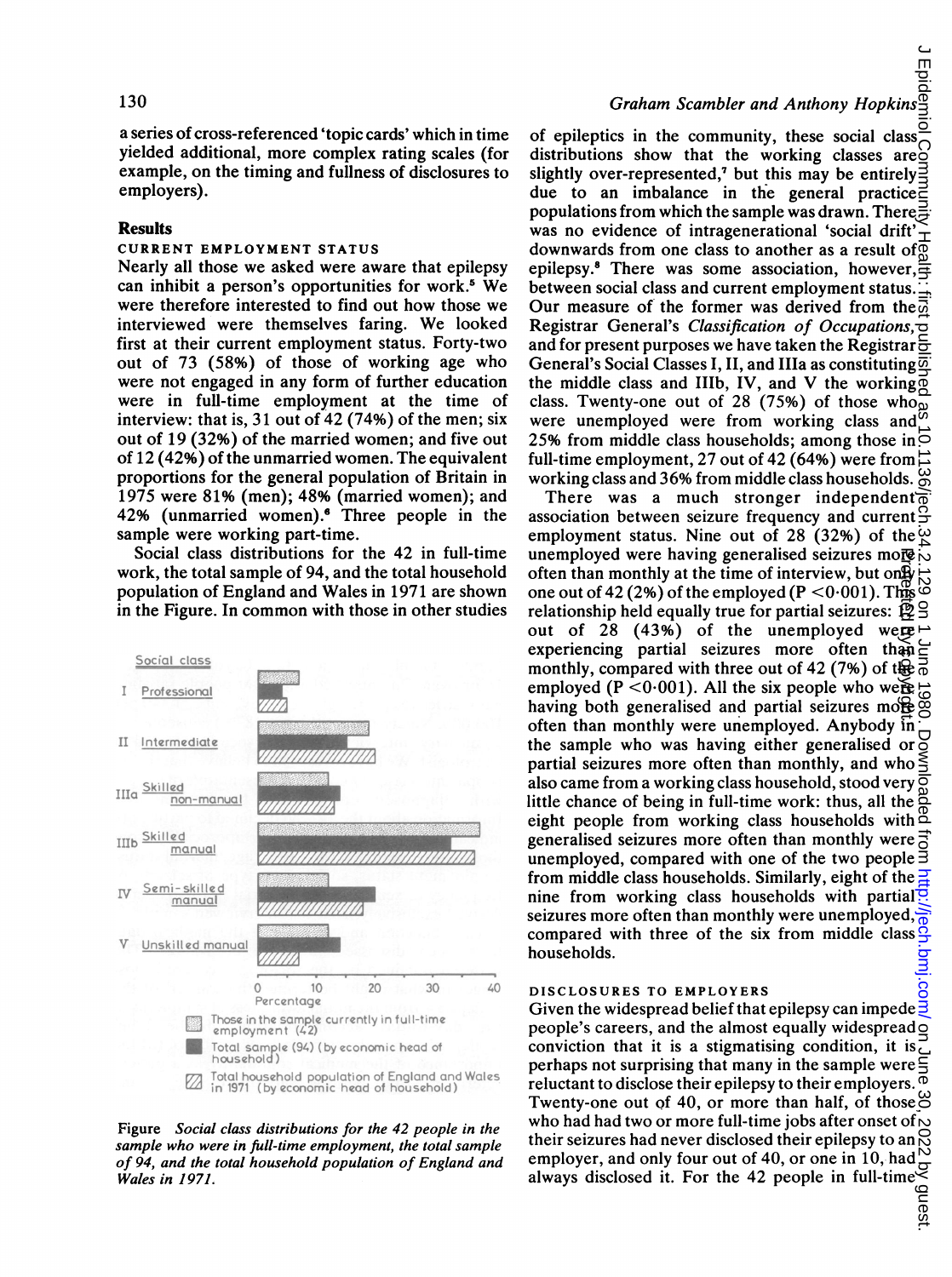work at the time of the interview, we have complete information for 40 on the fullness, timing, and circumstances of any disclosures made. Twenty-two out of 40 (55%) had made no disclosure of any kind to their employers; seven out of 40 (17%) had mentioned their seizures, often using a more neutral word like 'attacks' or 'turns', but not the diagnosis of epilepsy; and 11 out of 40 (28%) had specifically informed their employers that they suffered from epilepsy. Of the seven who mentioned only their seizures, two did so when they applied for the job and five while at work. Of the 11 who, in addition, disclosed the diagnosis of epilepsy, five did so at the time of applying for the job, one immediately on arrival at work, and five after settling in. Thus, only seven of the 40 made any remarks at all about their condition before being appointed; and it was interesting that those seven people included three of the four employed persons suffering from either generalised or partial seizures more often than monthly.

We also have data on the circumstances in which disclosures were made. Considering again the seven people who disclosed only their seizures, two did so voluntarily, three were prompted to do so by circumstances (for example, after being questioned about absence from work), and one was 'required' to disclose after being confronted with a medical form. Of the 11 who told their employers that they suffered from epilepsy, five did so voluntarily, one was prompted to do so by circumstances, two were 'required' to disclose, and three disclosed only after a witnessed seizure at work. Social class seemed irrelevant to these configurations, but voluntary disclosure did appear to be associated with frequency of seizure; five out of seven (71%) of those who volunteered information were suffering from more than one generalised and/or partial seizure a year, but only 11 out of 33 (33%) of those who did not do so were suffering equivalently. Moreover, four out of seven (57%) of those who disclosed voluntarily went on to have seizures at work, compared with only nine out of 33 (27%) of those who did not. (It follows that just under one-third of those currently in full-time employment have had a seizure at work). Only two people made voluntary disclosures before they actually started work: one was having generalised

and the other partial seizures daily at the time when they were accepted, and both went on to have seizures in the workplace. Table <sup>1</sup> shows the overall picture.

#### PERCEIVED AND REAL DISCRIMINATION

We wanted to know whether people thought they had been discriminated against as a result of their epilepsy. Significantly, although in the course of the interviews nearly 90% of the total sample made a general and unprovoked reference to epilepsy as a stigmatising condition, only one-third of those who did so could give details of even one incident when they had suspected another individual of stigmatising them (that is, of ridiculing, shunning, or otherwise 'unfairly' discriminating against them solely on the grounds of their epilepsy). Moreover, only 15 people, or 23% of the 66 in the sample with experience of full-time work post-onset, recollected such an incident occurring at work. Clearly, however, stigmatisation at work is neither a necessary nor a sufficient condition of an inhibited career. It is not a necessary condition because it is possible, for example, for discrimination against an epileptic to have dire consequences for his career and yet to be both 'fair' and sensible-for example, when restrictions are introduced on driving or operating complex machinery; and it is not a sufficient condition because it is possible for stigmatisation to occur without adversely affecting the victim's career. We were particularly interested, therefore, in the broader question of the extent to which the 66 people with post-onset work experience felt that their careers had been inhibited by any kind of negative discrimination based on their epilepsy.

Twenty-eight out of 66 (42%) thought that their careers had been inhibited in one or more ways. Table 2 gives details of the types of inhibition reported and of the relative significance of stigmatisation. For example, nine people felt they had been rejected for one or more jobs because of their epilepsy, and four of the nine felt that they had encountered stigmatisation in this context: they had been 'unfairly' discriminated against solely because they had epilepsy. Similarly, seven people claimed they had been sacked on one or more occasions as a result of their epilepsy, and four of the seven felt that

Table <sup>1</sup> Patterns of disclosure for those who were in full-time employment at the time of interview

| Nature of disclosure                                              | Nos.         | (96) | Nos. having a<br>seizure at work | (96)  |
|-------------------------------------------------------------------|--------------|------|----------------------------------|-------|
| No disclosure or no voluntary disclosure of seizures or epilepsy  | 33 out of 40 | (83) | 9 out of 33                      | (27)  |
| Voluntary disclosure of seizures or epilepsy                      | 7 out of 40  | (17) | 4 out of 7                       | (57)  |
| Voluntary disclosure of seizures or epilepsy before starting work | 2 out of 40  | (5)  | 2 out of 2                       | (100) |

 $\epsilon$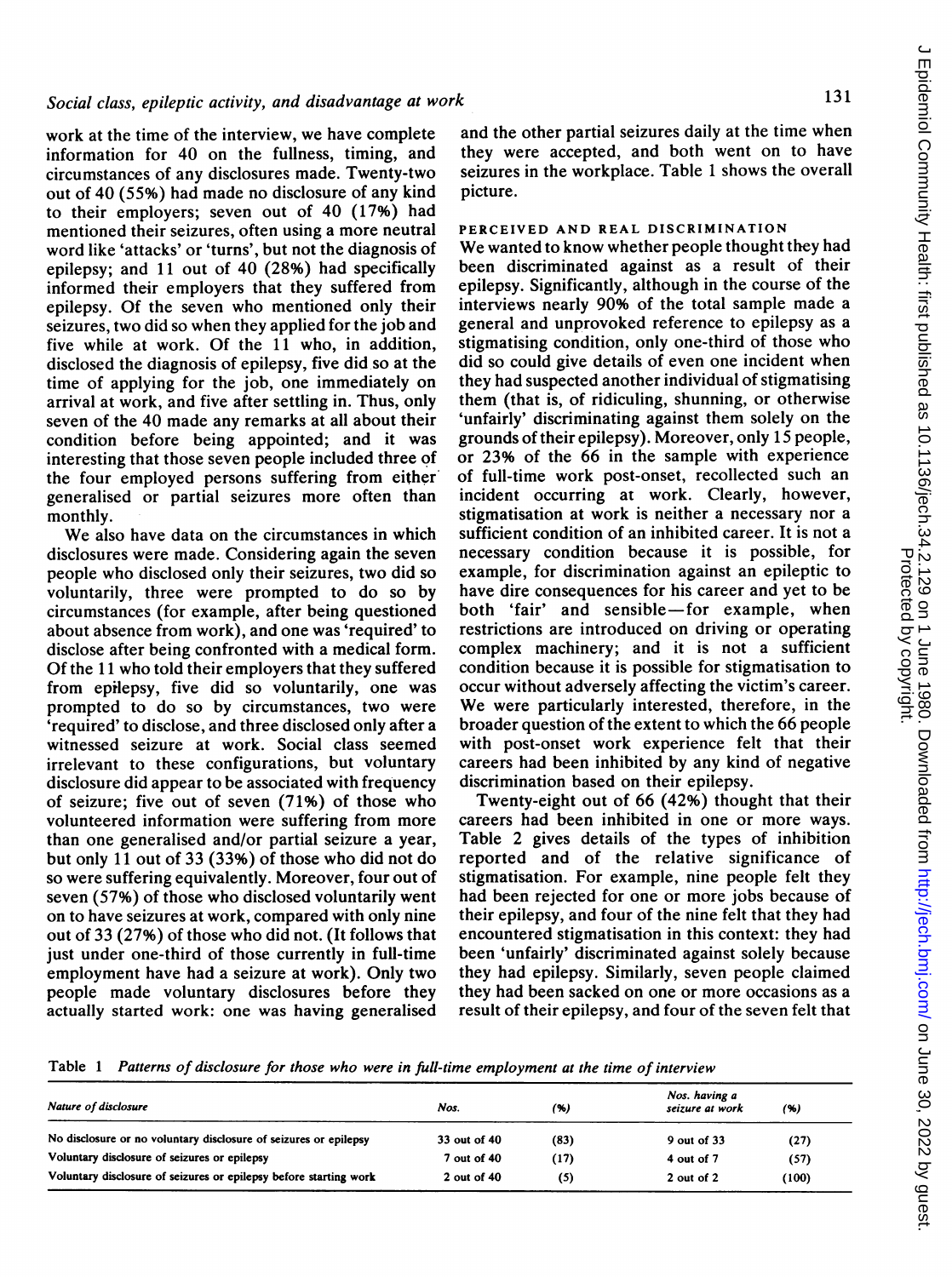| Table 2 Types of career inhibition reported by the 66 people in the sample with experience of full-time work after the onset<br>of their seizures |                                     |       |                                                |                     |  |  |  |  |
|---------------------------------------------------------------------------------------------------------------------------------------------------|-------------------------------------|-------|------------------------------------------------|---------------------|--|--|--|--|
| Type of inhibition                                                                                                                                | No. complaining<br>(%)<br>out of 66 |       | No. complaining of<br>stigmatization out of 66 | (96)                |  |  |  |  |
| Rejected job application                                                                                                                          |                                     | (14)  |                                                | (6)                 |  |  |  |  |
| Loss of responsibility or income                                                                                                                  |                                     | (12)  |                                                | (3)                 |  |  |  |  |
| Reduced chance of promotion                                                                                                                       |                                     | (12)  |                                                | $_{(1)}$            |  |  |  |  |
| <b>Dismissal</b>                                                                                                                                  |                                     | (11)  |                                                | (6)                 |  |  |  |  |
| Withdrawal from work because of pressure by employer                                                                                              |                                     | $(8)$ |                                                | (3)                 |  |  |  |  |
| Suspension                                                                                                                                        |                                     | (3)   |                                                | $\scriptstyle{(1)}$ |  |  |  |  |
| Sheltered employment                                                                                                                              |                                     | (1)   |                                                |                     |  |  |  |  |

of their seizures

they had been victims of stigmatisation at least once in being dismissed. In all, nine out of 66 (14%) of those with post-onset work experience felt that their careers had been inhibited in one or more ways as a result of stigmatisation. There were no associations between the reporting of stigmatisation or inhibitions at work and'current employment status, social class, or current frequency of seizures.

Perceived discrimination might not correspond to real discrimination. Our data on the latter are necessarily restricted, but it was possible to compare rates of dismissal before and after onset. Forty-seven people had had a total of 169 full-time jobs before the onset of their seizures, and three of these (6%) had suffered four sackings. By contrast, 66 people had had 249 full-time jobs post-onset, and 18 of these (27%) had been the victims of 36 dismissals. Thus, one dismissal occurred in every 40 jobs before onset, and one in every seven jobs after onset  $(P < 0.001)$ . We have no way of telling whether or not the post-onset sackings were associated with seizure frequency at the time; given that nearly one-third of those experiencing generalised seizures and one-half of those experiencing partial seizures said that their seizures tended to occur in clusters with periods of relative freedom, it is not surprising that no association was found between dismissal and maximal frequency of past seizures. There was a significant association, however, between being dismissed and residence in a working class household: 16 out of 46 (35%) of those from working class households had been sacked once or more than once post-onset, compared with two out of 20 (10%) of those from middle class households ( $P = < 0.05$ ).

## Discussion and conclusions

Nearly all of the adult epileptics in our study recognised that epilepsy can impede careers. Probably because of this most of them took care to conceal their seizures, and even more so the diagnosis of epilepsy, from their employers or potential employers: less than 20% of those currently employed full-time had voluntarily disclosed anything at all to their employers, and only 5% had done so before starting work. Those suffering most frequently from seizures were more likely both to disclose and to have seizures at work. Just over  $\frac{\omega}{\omega}$ two-fifths of those who had had full-time jobs after the onset of seizures claimed that their careers had been inhibited in various ways as a result of stigmatisation or of 'sensible' discrimination. These claims could not be checked, but it was discovered, contrary to the findings of Rodin and others,<sup>9</sup> that those with seizures more often than monthly were significantly more likely to be unemployed, and that sackings were appreciably more common after onse $\overline{\phi}$ than before. Social class was independently associated with disadvantage in the labour market.

These findings are susceptible to more than one interpretation: a handful of empirical generalisations does not constitute <sup>a</sup> 'theory of disadvantage'. We would therefore like to submit for further testing one particular interpretation which is, we believe, congruent with most other reported findings.'0 It is well known that people of working class status are especially vulnerable to difficulties in employment; as we found, they are more likely to be out of work and more liable to be dismissed than their middle class counterparts. In this context a high rate of epileptic activity can be the straw that breaks the camel's back. Whatever his social class, however, the epileptic can be thwarted on the labour market by his epilepsy only if (a) he is stigmatised by others in a position to affect his work opportunities, (b) he is subject to sensible discrimination, (c) he denies himself work opportunities by losing the will, with or without justification, to apply for, endure, or advance at, work, or (d) he is the victim of any combination of these. We would suggest that self-denial of opportunities is at least as important as either stigmatisation or sensible discrimination as a cause of employment difficulties. For example, self-denial of opportunities may well account for a considerable amount of the unemployment in the sample, especially among married women. Protected by copyright.

Paradoxically, in so far as self-denial of  $\frac{1}{10}$ <br>portunities can be understood in terms of a fear of  $\frac{1}{20}$ <br> $\frac{6}{9}$ opportunities can be understood in terms of a fear of